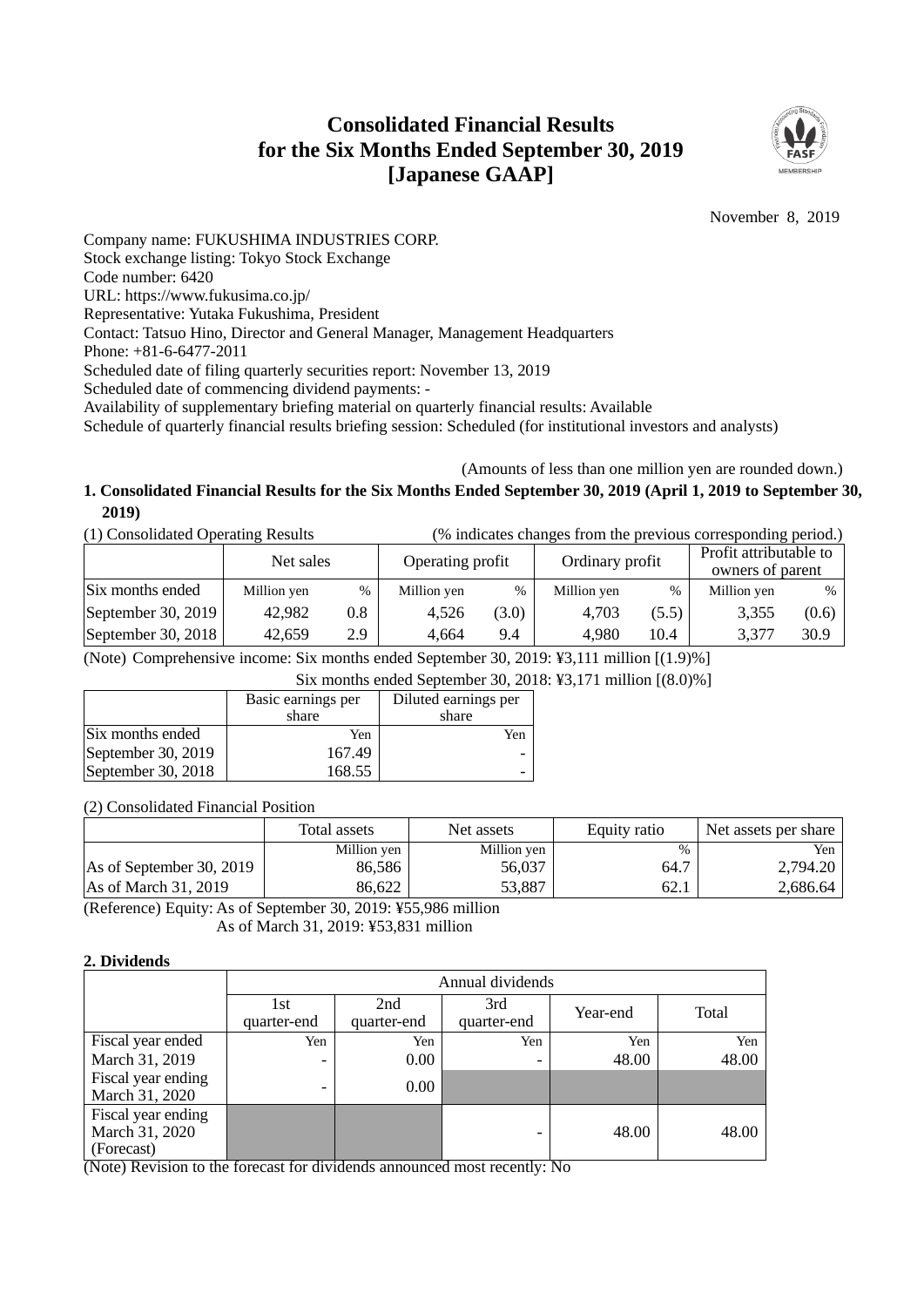## **3. Consolidated Financial Results Forecast for the Fiscal Year Ending March 31, 2020 (April 1, 2019 to March 31, 2020)**

| to multitude changed from the previous corresponding periodity |             |      |                  |       |                 |      |                        |       |                |
|----------------------------------------------------------------|-------------|------|------------------|-------|-----------------|------|------------------------|-------|----------------|
|                                                                | Net sales   |      | Operating profit |       | Ordinary profit |      | Profit attributable to |       | Basic earnings |
|                                                                |             |      |                  |       |                 |      | owners of parent       |       | per share      |
|                                                                | Million yen | $\%$ | Million yen      | %     | Million yen     | $\%$ | Million yen            | $\%$  | Yen.           |
| Full year                                                      | 89,125      | 3.0  | 9.325            | (0.9) | 9.573           |      | 6.371                  | (3.7) | 317.99         |

(% indicates changes from the previous corresponding period.)

(Note) Revision to the financial results forecast announced most recently: No

### **\* Notes:**

- (1) Changes in significant subsidiaries during the period under review (changes in specified subsidiaries resulting in changes in scope of consolidation): No
	- New: (Company name: -)

Exclusion: - (Company name: -)

- (2) Accounting policies adopted specially for the preparation of quarterly consolidated financial statements: No
- (3) Changes in accounting policies, changes in accounting estimates and retrospective restatement
	- 1) Changes in accounting policies due to the revision of accounting standards: No
	- 2) Changes in accounting policies other than 1) above: No
	- 3) Changes in accounting estimates: No
	- 4) Retrospective restatement: No
- (4) Total number of issued shares (common shares)
	- 1) Total number of issued shares at the end of the period (including treasury shares): September 30, 2019: 22,066,160 shares March 31, 2019: 22,066,160 shares
	- 2) Total number of treasury shares at the end of the period: September 30, 2019: 2,029,631 shares March 31, 2019: 2,029,601 shares
	- 3) Average number of shares during the period: Six months ended September 30, 2019: 20,036,532 shares Six months ended September 30, 2018: 20,036,674 shares

\* Explanation of the proper use of financial results forecast and other notes

Financial results forecasts and other forward-looking statements herein are based on information currently available and certain assumptions deemed reasonable as of the date of publication of this document. Actual results may differ significantly from these forecasts due to a wide range of factors.

<sup>\*</sup> These quarterly financial results are outside the scope of quarterly review conducted by certified public accountants and an audit corporation.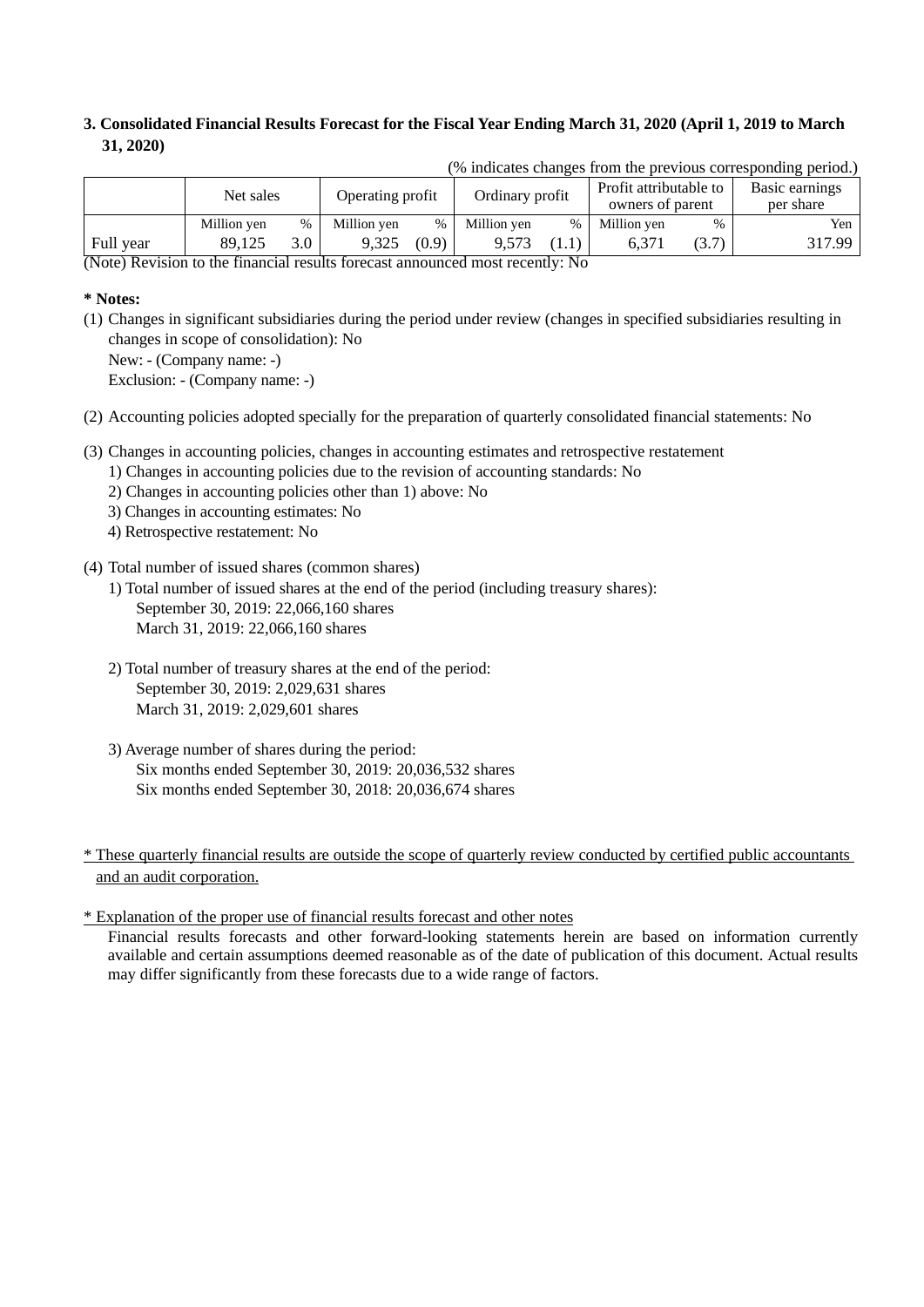Table of Contents of Appendix

| 1. Qualitative Information on Quarterly Financial Results for the Period under Review               |  |
|-----------------------------------------------------------------------------------------------------|--|
|                                                                                                     |  |
|                                                                                                     |  |
| (3) Explanation of Consolidated Financial Results Forecast and Other Forward-looking Information  3 |  |
|                                                                                                     |  |
|                                                                                                     |  |
|                                                                                                     |  |
|                                                                                                     |  |
|                                                                                                     |  |
|                                                                                                     |  |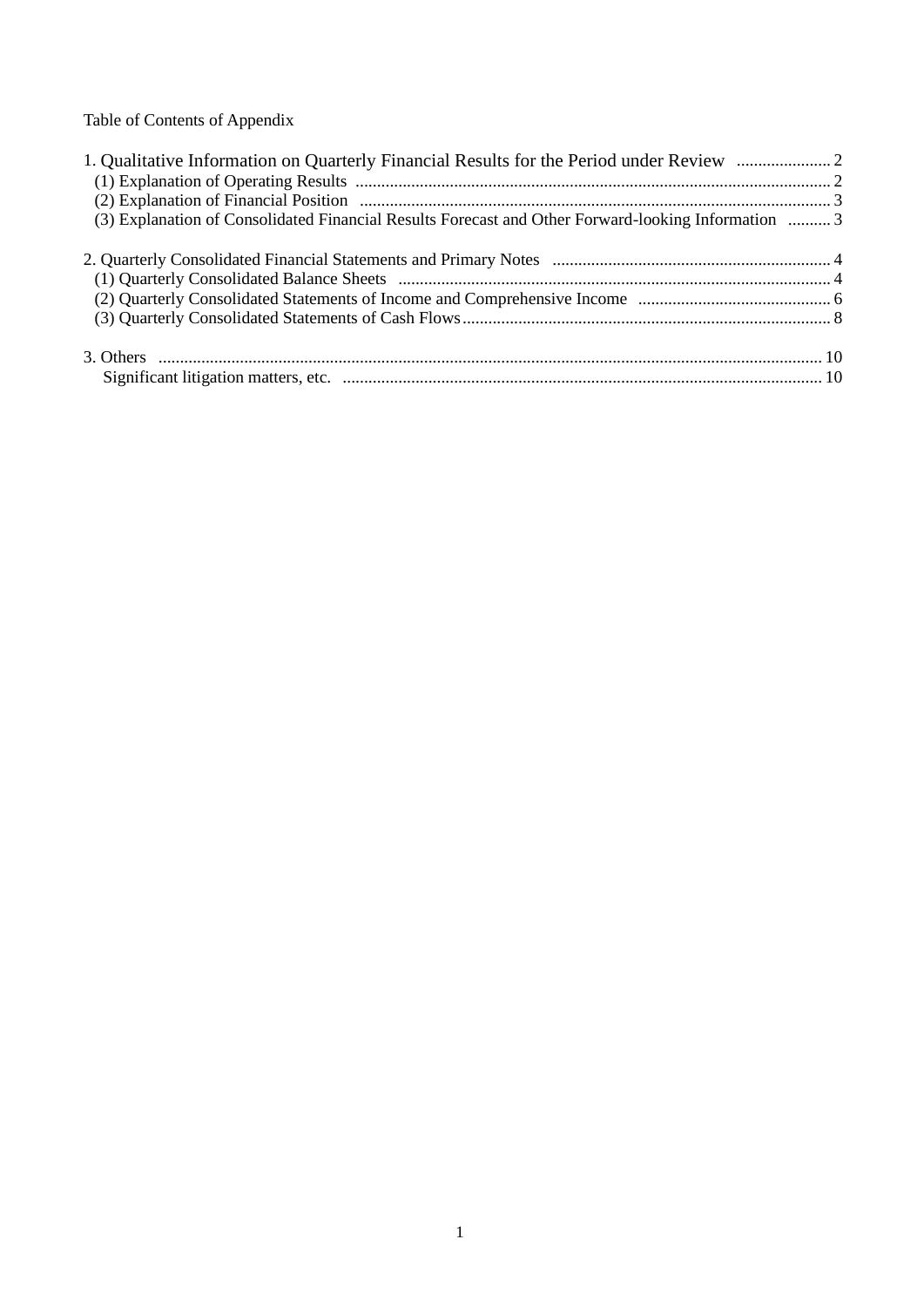#### 1. Qualitative Information on Quarterly Financial Results for the Period under Review

#### (1) Explanation of Operating Results

During the six months ended September 30, 2019, the Japanese economy remained on a moderate recovery path thanks to such factors as improvements in the employment and income environments. However, future prospects of overseas economy remained uncertain due to trade friction caused by the trade policies of the U.S. and other countries around the world, and slowdown of the Chinese economy.

In the business environment in which our Group operates, harsh conditions persist in the restaurant industry due mainly to a rise in labor costs and soaring food prices, although sales remained solid in the fast food and family restaurant businesses, owing to higher spending per customer as a result of price revisions and the introduction of limited time offers. In the distribution industry, the business environment continued to be harsh for reasons including serious personnel shortage and rising material prices, while a persistent consumer trend to restrain spending continued, despite contributions from brisk sales of delicatessen and fresh foods as well as price increases on processed foods.

Net sales of commercial refrigerators and freezers increased by 7.4% year on year to ¥12,698 million mainly due to continued robust sales of ice machines with large-scale model changes that further enhanced the product lineup, blast chillers that rapidly cool cooked foods, and hygienic defrosters that can thaw foods in a fixed timeframe with less degradation in quality. Sales for restaurants increased owing to inbound demand and rush of demand before the consumption tax hike. In addition, sales of low temperature incubators and medical cool boxes increased.

Net sales of refrigerated and freezer showcases increased by 9.2% year on year to ¥15,337 million mainly due to continued robust investment by food supermarkets in new store openings and remodeling, despite a decrease in the number of remodeling projects by convenience stores and sluggish growth of sales to drug stores. In addition, overseas sales for showcases increased.

Net sales of large-scale food processing equipment decreased by 46.9% year on year to ¥2,224 million. Although inquiries remained high for the replacement and new introduction of tunnel freezers mainly for food manufacturers, deliveries are concentrated from the third quarter onwards.

Net sales of large-scale panel refrigerators decreased by 3.6% year on year to ¥5,265 million. Although sales to supermarket processing centers and other distribution-related facilities remained robust, sales fell short of the significant growth in the previous year due to decreased sales for low-temperature distribution centers.

Net sales of small-scale panel refrigerators increased by 2.9% year on year to ¥2,744 million mainly due to solid sales to supermarkets and commercial kitchens, despite a decrease in orders for panel refrigerators used in back rooms of convenience stores, etc.

Net sales from services increased by 5.4% year on year to ¥4,712 million mainly due to an increase in maintenance contracts with convenience stores, etc., and a rush of demand before the consumption tax hike.

At the manufacturing department, the Company undertook initiatives to improve production efficiency by introducing the automation of a single operation and the image recognition system to monitor the quality in production processes, as well as increasing automatic conveyors at its Shiga and Okayama factories. In addition, the Company continued to undertake initiatives to reduce fixed costs and purchasing costs in order to offset higher costs, such as a sharp increase in the prices of raw materials and import products, as well as transportation costs.

As a result, for the six months ended September 30, 2019, net sales increased by 0.8% year on year to ¥42,982 million. However, due to a downturn in sales of large-scale food processing equipment year on year, operating profit decreased by 3.0% year on year to ¥4,526 million, ordinary profit decreased by 5.5% year on year to ¥4,703 million, and profit attributable to owners of parent decreased by 0.6% year on year to ¥3,355 million.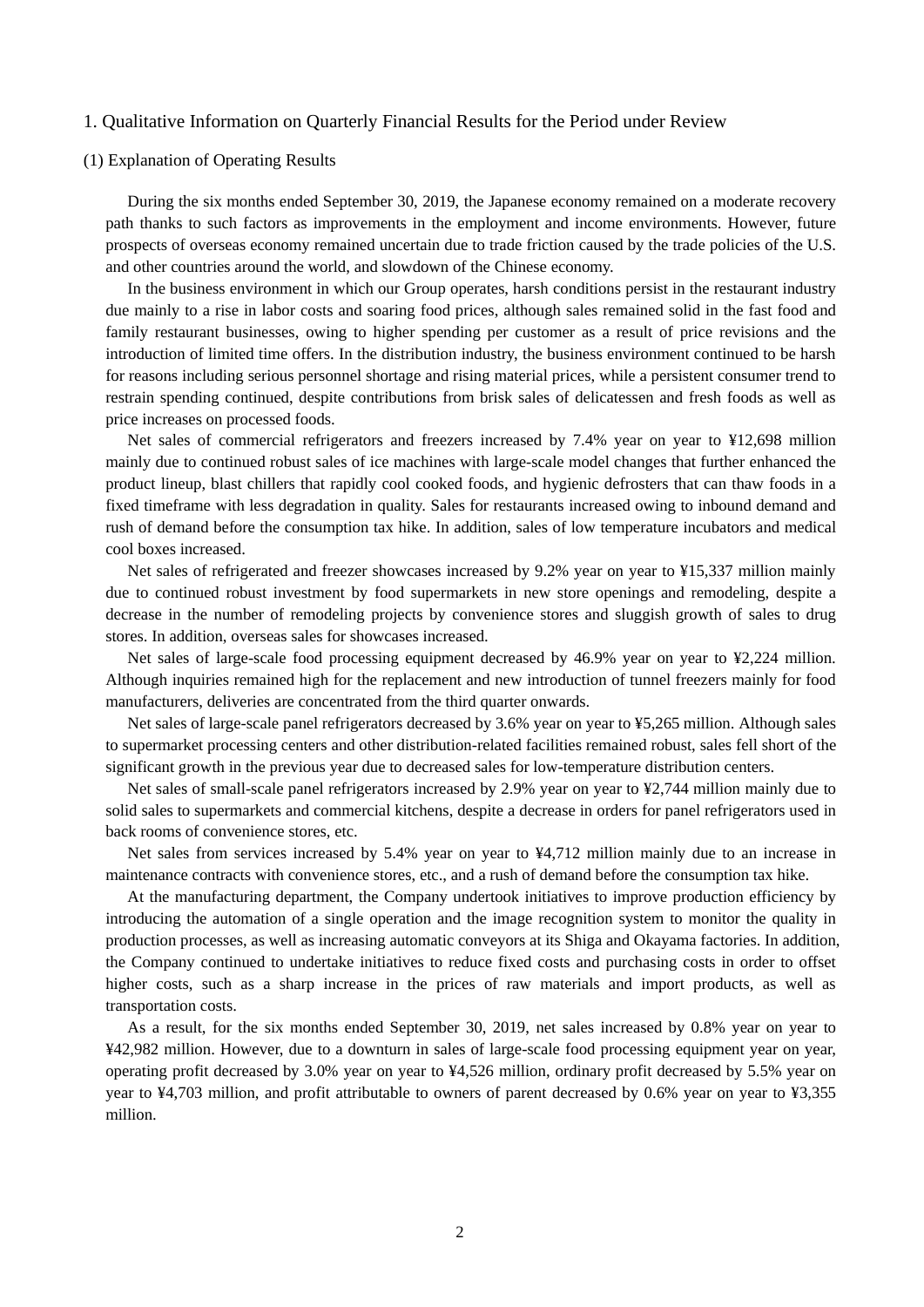#### (2) Explanation of Financial Position

## (Current assets)

Current assets as of the end of the second quarter of the fiscal year under review decreased by ¥2,012 million to ¥58,409 million (¥60,422 million at the end of the previous fiscal year). This is mainly attributable to a decrease in cash and deposits.

#### (Non-current assets)

Non-current assets as of the end of the second quarter of the fiscal year under review increased by ¥1,975 million to ¥28,176 million (¥26,200 million at the end of the previous fiscal year). This is mainly attributable to an increase in construction in progress included in "other."

#### (Current liabilities)

Current liabilities as of the end of the second quarter of the fiscal year under review decreased by ¥1,902 million to ¥29,186 million (¥31,088 million at the end of the previous fiscal year). This is mainly attributable to a decrease in notes and accounts payable - trade.

#### (Non-current liabilities)

Non-current liabilities as of the end of the second quarter of the fiscal year under review decreased by ¥284 million to ¥1,362 million (¥1,646 million at the end of the previous fiscal year). This is mainly attributable to a decrease in provision for contingent loss.

#### (Net assets)

Net assets as of the end of the second quarter of the fiscal year under review increased by ¥2,149 million to ¥56,037 million (¥53,887 million at the end of the previous fiscal year). This is mainly attributable to an increase in retained earnings on account of posting profit attributable to owners of parent.

#### (Analysis of cash flows)

Cash and cash equivalents (hereinafter referred to as "capital") as of the end of the second quarter of the fiscal year under review decreased by ¥2,910 million from the end of the previous fiscal year to ¥30,759 million as a result of the recording of profit before income taxes of ¥4,703 million, and using capital mainly in investing activities.

The conditions of each cash flow and factors thereof are as follows.

(Net cash provided by (used in) operating activities)

Capital provided by operating activities decreased by ¥980 million from the corresponding period of the previous fiscal year to ¥2,048 million. This is mainly attributable to the recording of profit before income taxes. (Net cash provided by (used in) investing activities)

Capital used in investing activities increased by ¥2,292 million from the corresponding period of the previous fiscal year to ¥3,917 million. This is mainly attributable to the purchase of property, plant and equipment.

(Net cash provided by (used in) financing activities)

Capital used in financing activities decreased by ¥232 million from the corresponding period of the previous fiscal year to ¥961 million. This is mainly attributable to cash dividends paid.

(3) Explanation of Consolidated Financial Results Forecast and Other Forward-looking Information For the financial results forecasts for the fiscal year ending March 31, 2020, no revisions have been made to the projected figures announced on May 14, 2019.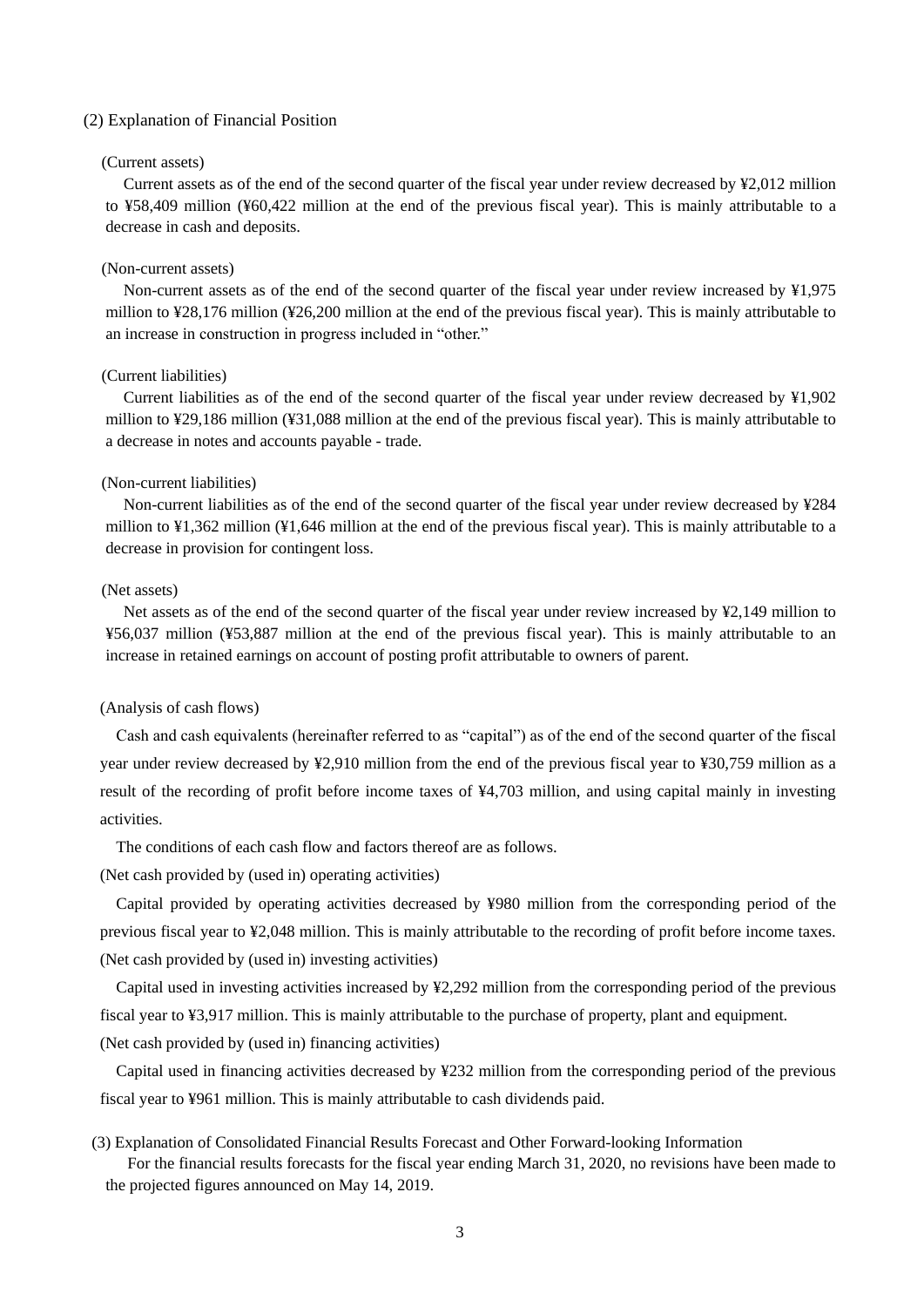### 2. Quarterly Consolidated Financial Statements

(1) Quarterly Consolidated Balance Sheets

(Million yen)

|                                                                         | As of March 31, 2019 | As of September 30, 2019 |
|-------------------------------------------------------------------------|----------------------|--------------------------|
| Assets                                                                  |                      |                          |
| Current assets                                                          |                      |                          |
| Cash and deposits                                                       | 34,283               | 31,117                   |
| Notes and accounts receivable - trade                                   | 19,913               | 21,005                   |
| Merchandise and finished goods                                          | 2,239                | 2,150                    |
| Work in process                                                         | 2,166                | 2,557                    |
| Raw materials and supplies                                              | 2,038                | 1,862                    |
| Other                                                                   | 946                  | 842                      |
| Allowance for doubtful accounts                                         | (1,166)              | (1,126)                  |
| Total current assets                                                    | 60,422               | 58,409                   |
| Non-current assets                                                      |                      |                          |
| Property, plant and equipment                                           |                      |                          |
| Buildings and structures, net                                           | 4,358                | 4,703                    |
| Land                                                                    | 5,294                | 5,673                    |
| Other, net                                                              | 5,246                | 6,575                    |
| Total property, plant and equipment                                     | 14,899               | 16,952                   |
| Intangible assets                                                       | 421                  | 416                      |
| Investments and other assets                                            |                      |                          |
| Investment securities                                                   | 7,948                | 7,567                    |
| Other                                                                   | 2,941                | 3,250                    |
| Allowance for doubtful accounts                                         | (9)                  | (11)                     |
| Total investments and other assets                                      | 10,879               | 10,807                   |
| Total non-current assets                                                | 26,200               | 28,176                   |
| <b>Total assets</b>                                                     | 86,622               | 86,586                   |
| Liabilities                                                             |                      |                          |
| Current liabilities                                                     |                      |                          |
| Notes and accounts payable - trade                                      | 20,996               | 19,886                   |
| Short-term borrowings                                                   | 185                  | 166                      |
| Income taxes payable                                                    | 1,641                | 1,480                    |
| Provision for bonuses                                                   | 1,724                | 1,784                    |
| Provision for product warranties                                        | 370                  | 364                      |
| Provision for loss on construction contracts                            | 187                  | 87                       |
| Other                                                                   | 5,981                | 5,416                    |
| Total current liabilities                                               | 31,088               | 29,186                   |
| Non-current liabilities                                                 |                      |                          |
| Deferred tax liabilities                                                | 304                  | 210                      |
| Provision for retirement benefits for directors (and<br>other officers) | 921                  | 944                      |
| Provision for contingent loss                                           | 250                  | 22                       |
| Retirement benefit liability                                            | 39                   | 52                       |
| Asset retirement obligations                                            | 119                  | 120                      |
| Other                                                                   | 11                   | 11                       |
| Total non-current liabilities                                           | 1,646                | 1,362                    |
| <b>Total liabilities</b>                                                | 32,735               | 30,548                   |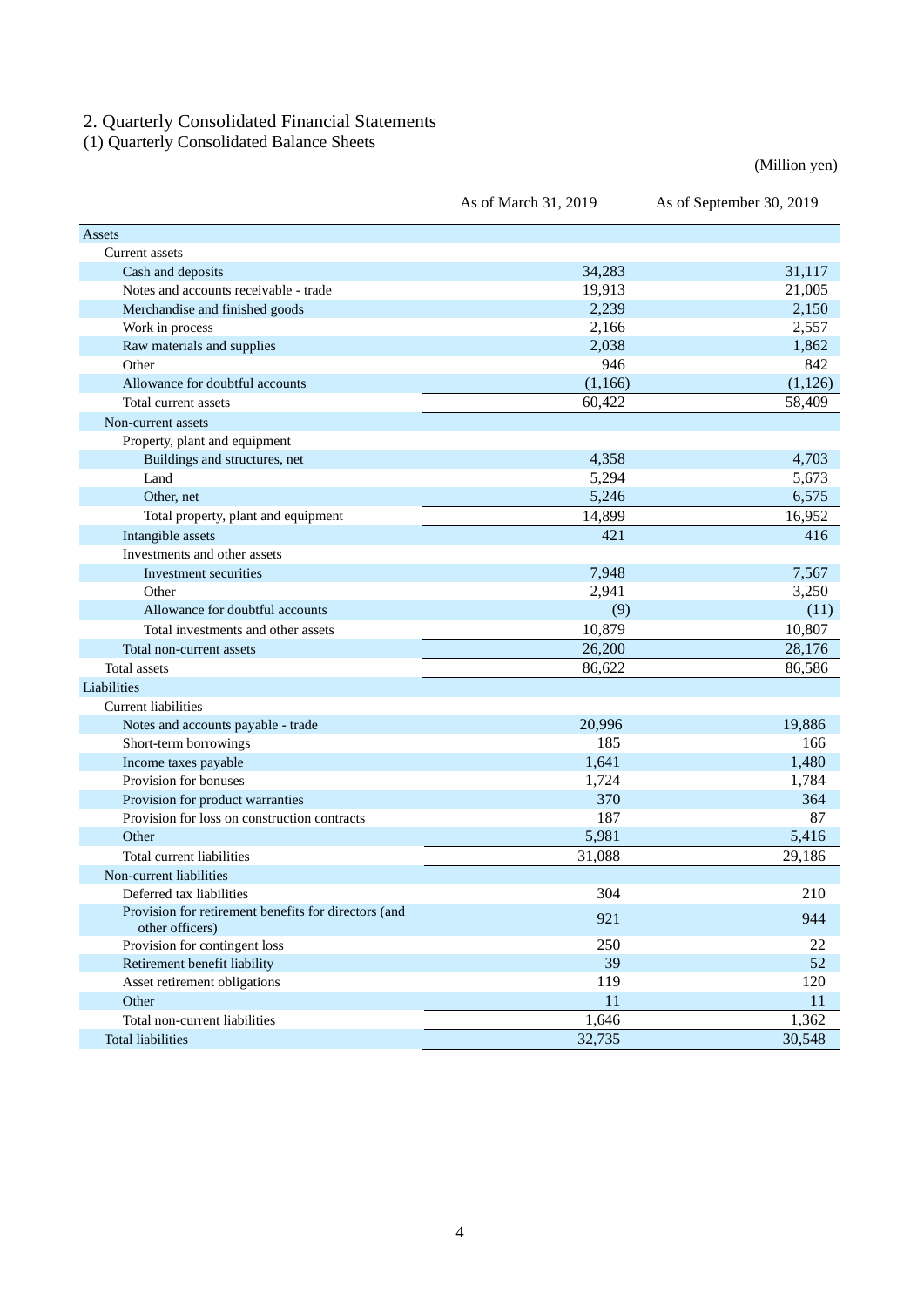(Million yen)

|                                                       | As of March 31, 2019 | As of September 30, 2019 |
|-------------------------------------------------------|----------------------|--------------------------|
| Net assets                                            |                      |                          |
| Shareholders' equity                                  |                      |                          |
| Share capital                                         | 2,760                | 2,760                    |
| Capital surplus                                       | 3,168                | 3,168                    |
| Retained earnings                                     | 47,057               | 49,451                   |
| Treasury shares                                       | (3,214)              | (3,214)                  |
| Total shareholders' equity                            | 49,771               | 52,165                   |
| Accumulated other comprehensive income                |                      |                          |
| Valuation difference on available-for-sale securities | 4,058                | 3,782                    |
| Foreign currency translation adjustment               | 65                   | 70                       |
| Remeasurements of defined benefit plans               | (64)                 | (32)                     |
| Total accumulated other comprehensive income          | 4,059                | 3,820                    |
| Non-controlling interests                             | 56                   | 51                       |
| Total net assets                                      | 53,887               | 56,037                   |
| Total liabilities and net assets                      | 86.622               | 86,586                   |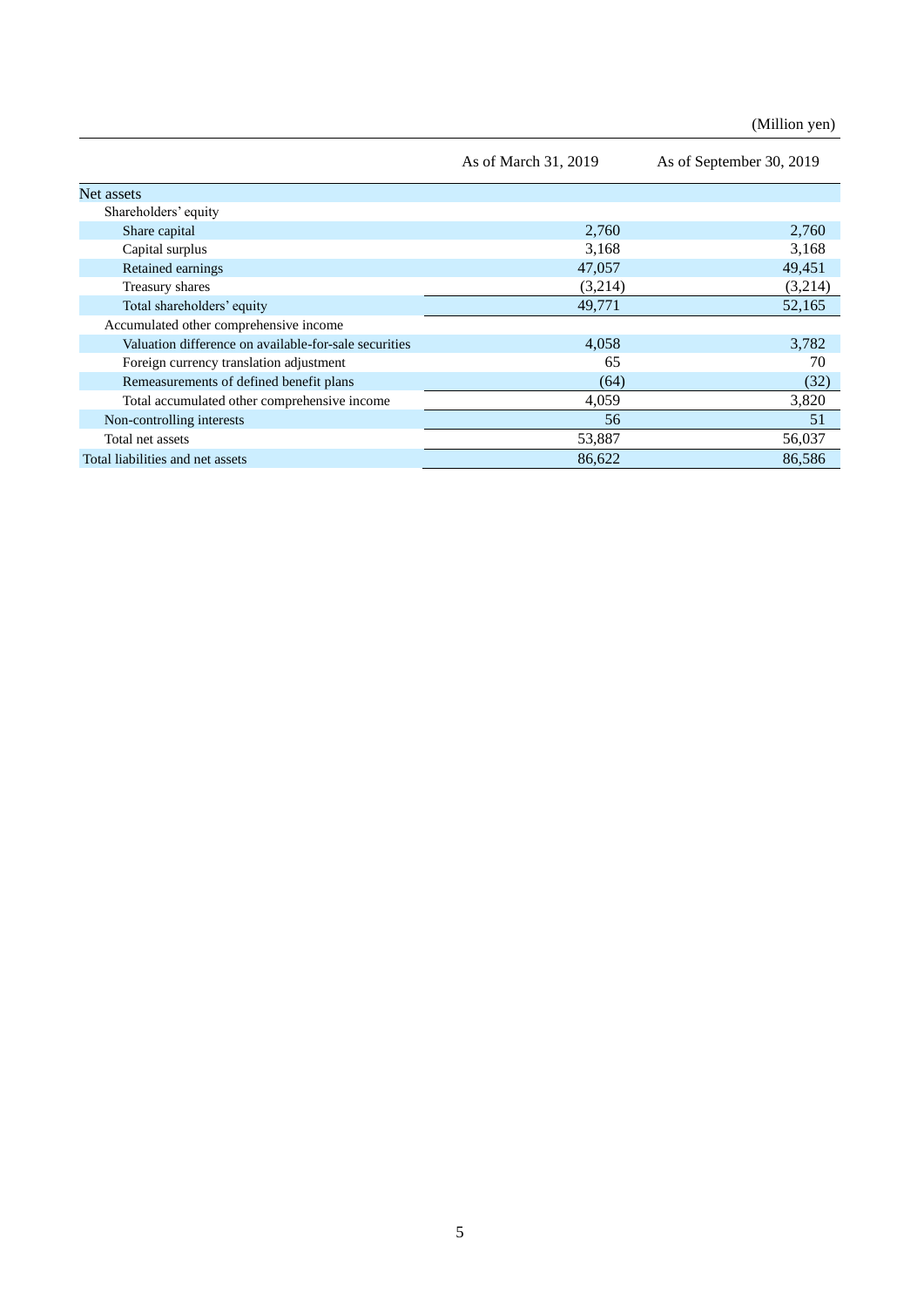## (2) Quarterly Consolidated Statements of Income and Comprehensive Income

Quarterly Consolidated Statements of Income

Six Months Ended September 30

|                                                |                                                | (Million yen)                                  |
|------------------------------------------------|------------------------------------------------|------------------------------------------------|
|                                                | For the six months<br>ended September 30, 2018 | For the six months<br>ended September 30, 2019 |
| Net sales                                      | 42,659                                         | 42,982                                         |
| Cost of sales                                  | 31,378                                         | 31,730                                         |
| Gross profit                                   | 11,281                                         | 11,252                                         |
| Selling, general and administrative expenses   | 6,616                                          | 6,726                                          |
| Operating profit                               | 4,664                                          | 4,526                                          |
| Non-operating income                           |                                                |                                                |
| Interest income                                | 5                                              | 6                                              |
| Dividend income                                | 56                                             | 58                                             |
| Rental income from buildings                   | 46                                             | 53                                             |
| Insurance claim and dividend income            | 8                                              | 45                                             |
| Foreign exchange gains                         | 146                                            |                                                |
| Other                                          | 83                                             | 179                                            |
| Total non-operating income                     | 347                                            | 343                                            |
| Non-operating expenses                         |                                                |                                                |
| Interest expenses                              | 7                                              | $\overline{4}$                                 |
| Compensation expenses                          | 10                                             | 5                                              |
| Foreign exchange losses                        |                                                | 102                                            |
| Other                                          | 14                                             | 53                                             |
| Total non-operating expenses                   | 32                                             | 166                                            |
| Ordinary profit                                | 4,980                                          | 4,703                                          |
| Profit before income taxes                     | 4,980                                          | 4,703                                          |
| Income taxes - current                         | 1,689                                          | 1,331                                          |
| Income taxes - deferred                        | (74)                                           | 29                                             |
| Total income taxes                             | 1,614                                          | 1,361                                          |
| Profit                                         | 3,365                                          | 3,342                                          |
| Loss attributable to non-controlling interests | (11)                                           | (13)                                           |
| Profit attributable to owners of parent        | 3,377                                          | 3,355                                          |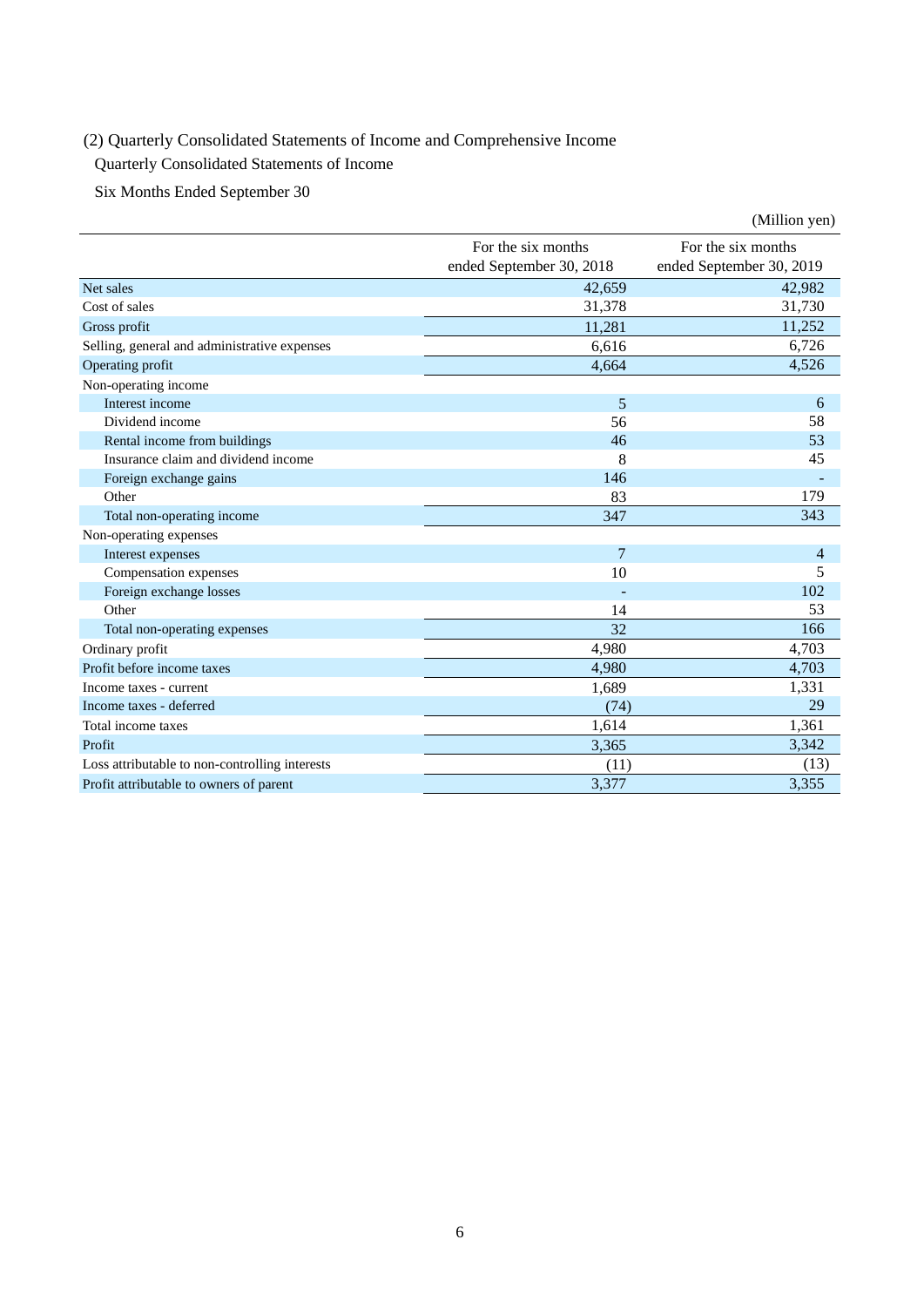## Quarterly Consolidated Statements of Comprehensive Income

Six Months Ended September 30

|                                                                   |                                                | (Million yen)                               |
|-------------------------------------------------------------------|------------------------------------------------|---------------------------------------------|
|                                                                   | For the six months<br>ended September 30, 2018 | For the six months<br>ended September, 2019 |
| Profit                                                            | 3,365                                          | 3,342                                       |
| Other comprehensive income                                        |                                                |                                             |
| Valuation difference on available-for-sale securities             | (179)                                          | (275)                                       |
| Foreign currency translation adjustment                           | (26)                                           | 13                                          |
| Remeasurements of defined benefit plans, net of tax               | 12                                             | 32                                          |
| Total other comprehensive income                                  | (193)                                          | (230)                                       |
| Comprehensive income                                              | 3,171                                          | 3,111                                       |
| Comprehensive income attributable to                              |                                                |                                             |
| Comprehensive income attributable to owners of parent             | 3,177                                          | 3,116                                       |
| Comprehensive income attributable to non-controlling<br>interests | (5)                                            | (5)                                         |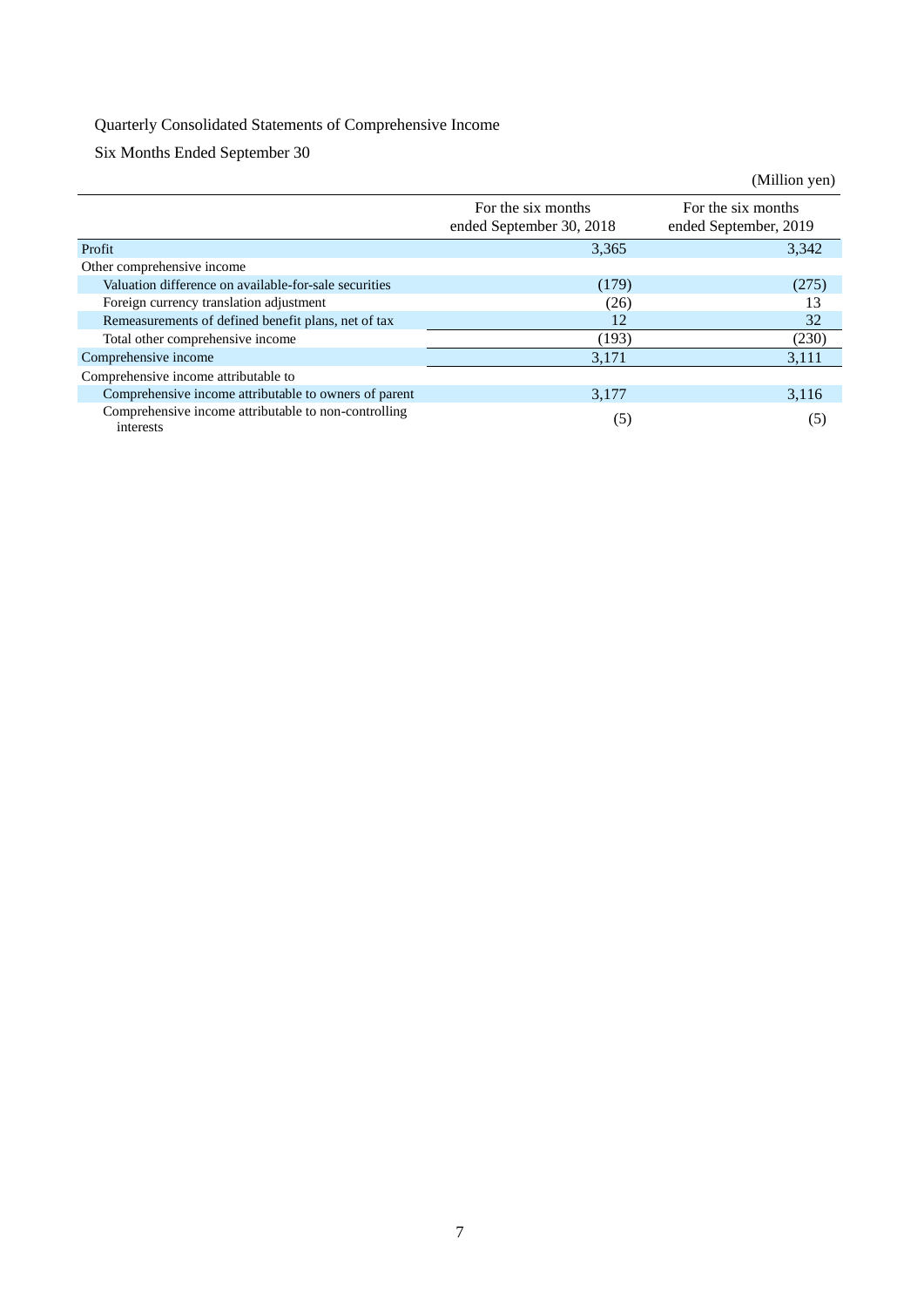# (3) Quarterly Consolidated Statements of Cash Flows

|                                                                                                |                                                | (Million yen)                                  |
|------------------------------------------------------------------------------------------------|------------------------------------------------|------------------------------------------------|
|                                                                                                | For the six months<br>ended September 30, 2018 | For the six months<br>ended September 30, 2019 |
| Cash flows from operating activities                                                           |                                                |                                                |
| Profit before income taxes                                                                     | 4,980                                          | 4,703                                          |
| Depreciation                                                                                   | 441                                            | 493                                            |
| Increase (decrease) in allowance for doubtful accounts                                         | (120)                                          | (9)                                            |
| Increase (decrease) in provision for bonuses                                                   | 235                                            | 59                                             |
| Increase (decrease) in provision for product warranties                                        | 27                                             | (6)                                            |
| Increase (decrease) in provision for loss on construction<br>contracts                         | (366)                                          | (82)                                           |
| Increase (decrease) in retirement benefit liability                                            | (34)                                           | 59                                             |
| Increase (decrease) in provision for retirement benefits<br>for directors (and other officers) | 27                                             | 22.                                            |
| Increase (decrease) in provision for contingent loss                                           | (14)                                           | (227)                                          |
| Interest and dividend income                                                                   | (62)                                           | (65)                                           |
| Interest expenses                                                                              | 7                                              | 4                                              |
| Foreign exchange losses (gains)                                                                | (43)                                           | 79                                             |
| Loss (gain) on valuation of investment securities                                              |                                                | 18                                             |
| Loss (gain) on sales of investment securities                                                  |                                                | (23)                                           |
| Loss (gain) on investments in capital                                                          | (1)                                            |                                                |
| Loss (gain) on sales of property, plant and equipment                                          | $\boldsymbol{0}$                               | (0)                                            |
| Loss on retirement of property, plant and equipment                                            | $\theta$                                       | $\mathbf{0}$                                   |
| Decrease (increase) in trade receivables                                                       | 658                                            | 81                                             |
| Decrease (increase) in inventories                                                             | (1, 417)                                       | (152)                                          |
| Decrease (increase) in other current assets                                                    | 303                                            | 165                                            |
| Decrease (increase) in other non-current assets                                                | (147)                                          | (124)                                          |
| Increase (decrease) in trade payables                                                          | 579                                            | (1,161)                                        |
| Increase (decrease) in other current liabilities                                               | (90)                                           | (396)                                          |
| Other, net                                                                                     | $\mathbf{0}$                                   | $\Omega$                                       |
| Subtotal                                                                                       | 4,963                                          | 3,439                                          |
| Interest and dividends received                                                                | 61                                             | 68                                             |
| Interest paid                                                                                  | (7)                                            | (1)                                            |
| Income taxes paid                                                                              | (1,989)                                        | (1, 458)                                       |
| Net cash provided by (used in) operating activities                                            | 3,028                                          | 2,048                                          |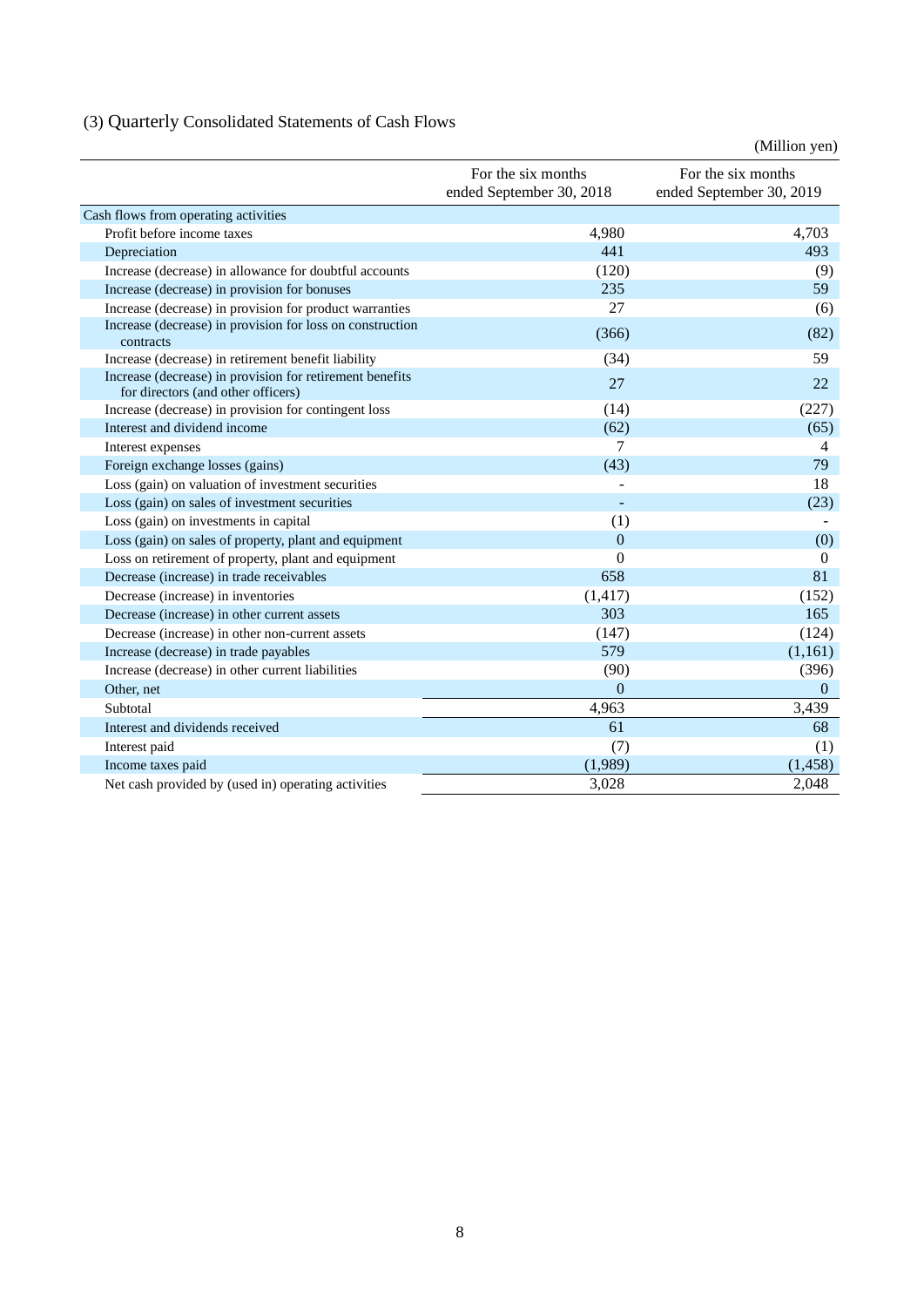|                                                                |                                                | (Million yen)                                  |
|----------------------------------------------------------------|------------------------------------------------|------------------------------------------------|
|                                                                | For the six months<br>ended September 30, 2018 | For the six months<br>ended September 30, 2019 |
| Cash flows from investing activities                           |                                                |                                                |
| Payments into time deposits                                    | (752)                                          | (1,526)                                        |
| Proceeds from withdrawal of time deposits                      | 232                                            | 1,567                                          |
| Purchase of property, plant and equipment                      | (984)                                          | (3,767)                                        |
| Proceeds from sales of property, plant and equipment           | $\theta$                                       | $\theta$                                       |
| Purchase of intangible assets                                  | (117)                                          | (157)                                          |
| Purchase of investment securities                              | (34)                                           | (35)                                           |
| Proceeds from sales of investment securities                   |                                                | 28                                             |
| Loan advances                                                  |                                                | (27)                                           |
| Proceeds from sales of investments in capital                  | 29                                             |                                                |
| Net cash provided by (used in) investing activities            | (1,625)                                        | (3,917)                                        |
| Cash flows from financing activities                           |                                                |                                                |
| Net increase (decrease) in short-term borrowings               | (275)                                          |                                                |
| Repayments of long-term borrowings                             | (116)                                          |                                                |
| Purchase of treasury shares                                    | (0)                                            | (0)                                            |
| Repayments of finance lease obligations                        | (0)                                            | (0)                                            |
| Dividends paid                                                 | (799)                                          | (960)                                          |
| Net cash provided by (used in) financing activities            | (1, 193)                                       | (961)                                          |
| Effect of exchange rate change on cash and cash<br>equivalents | 54                                             | (79)                                           |
| Net increase (decrease) in cash and cash equivalents           | 263                                            | (2,910)                                        |
| Cash and cash equivalents at beginning of period               | 31,481                                         | 33,669                                         |
| Cash and cash equivalents at end of period                     | 31,745                                         | 30,759                                         |